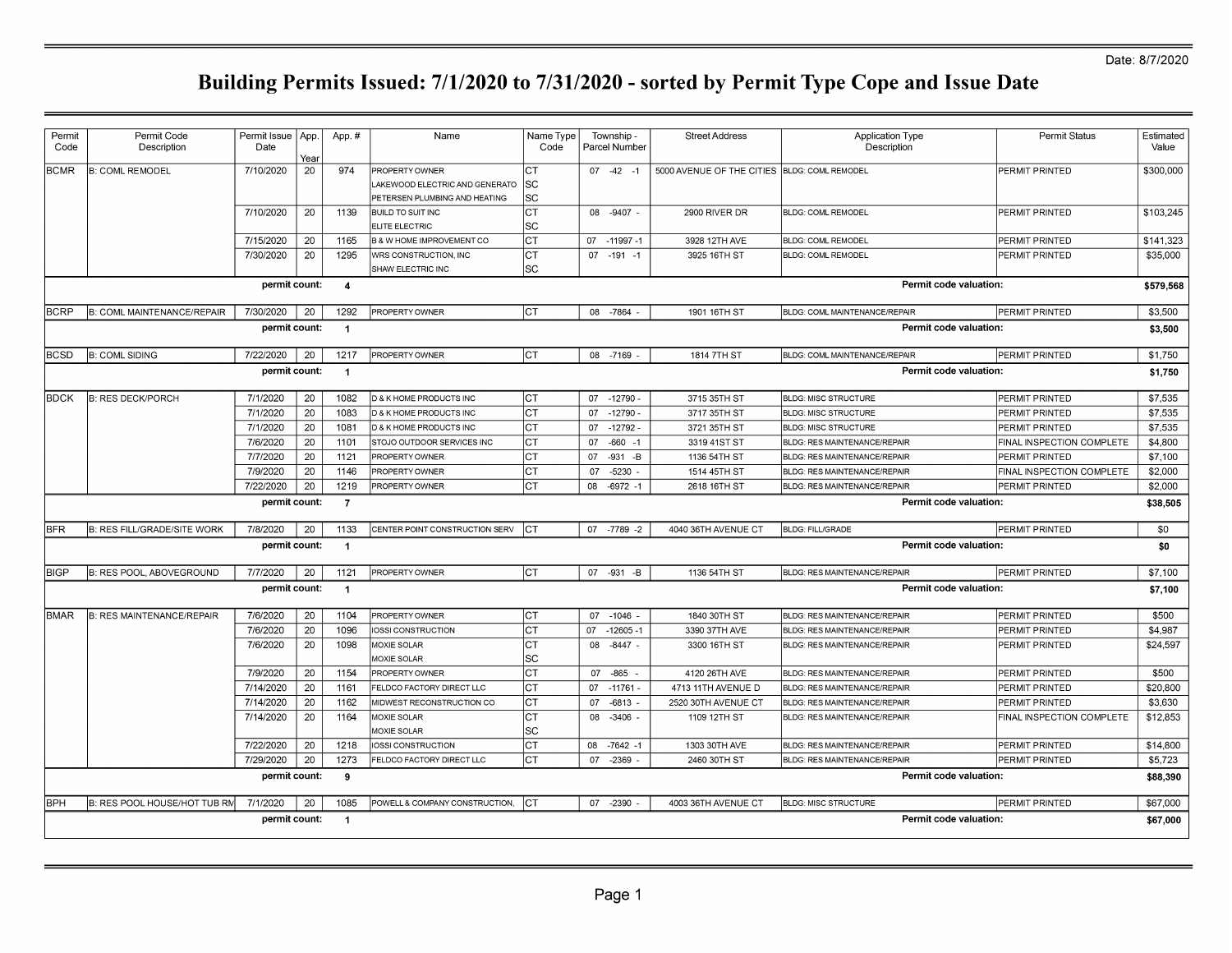| Permit      | Permit Code            | Permit Issue           | App.     | App.#          | Name                                                           | Name Type  |          | Township -     | <b>Street Address</b> | <b>Application Type</b>                                                    | <b>Permit Status</b>      | Estimated |
|-------------|------------------------|------------------------|----------|----------------|----------------------------------------------------------------|------------|----------|----------------|-----------------------|----------------------------------------------------------------------------|---------------------------|-----------|
| Code        | Description            | Date                   | Year     |                |                                                                | Code       |          | Parcel Number  |                       | Description                                                                |                           | Value     |
| <b>BRML</b> | <b>B: RES REMODEL</b>  | 7/28/2020              | 20       | 1270           | <b>PROPERTY OWNER</b>                                          | IСТ        |          | 07 -6596 -     | 3622 15TH AVENUE CT   | <b>BLDG: RES REMODEL</b>                                                   | PERMIT PRINTED            | \$48,000  |
|             |                        |                        |          |                | AMERICAN ELECTRIC INC                                          | lsc        |          |                |                       |                                                                            |                           |           |
|             |                        | permit count:          |          | $\overline{1}$ |                                                                |            |          |                |                       | Permit code valuation:                                                     |                           | \$48,000  |
| BRRF        | <b>B: RES ROOFING</b>  | 7/1/2020               | 20       | 1084           | FOLEY CONTRACTING LLC                                          | lC1        |          | 07 -13701 -    | 3518 49TH ST          | BLDG: RES MAINTENANCE/REPAIR                                               | PERMIT PRINTED            | \$13,200  |
|             |                        | 7/2/2020               | 20       | 1091           | CALDERON'S CONSTRUCTION OF RI                                  | Iст        | 08       | $-3648 -$      | 1616 12TH AVE         | BLDG: RES MAINTENANCE/REPAIR                                               | PERMIT PRINTED            | \$8,200   |
|             |                        | 7/2/2020               | 20       | 1092           | QC GENERAL, INC                                                | Iст        | 08       | $-8596 - 7$    | 3712 10TH AVENUE CT   | <b>BLDG: RES MAINTENANCE/REPAIR</b>                                        | PERMIT PRINTED            | \$3,800   |
|             |                        | 7/2/2020               | 20       | 1094           | JOSH ACKERLAND CONSTRUCTION                                    | IСT        | 08       | $-9265$        | 1740 9TH AVE          | BLDG: RES MAINTENANCE/REPAIR                                               | PERMIT PRINTED            | \$8.725   |
|             |                        | 7/7/2020               | 20       | 1105           | MIDWEST COMPLETE CONSTRUCTION                                  | Iст        | 07       | $-14737$       | 3462 45TH STREET CT   | BLDG: RES MAINTENANCE/REPAIR                                               | PERMIT PRINTED            | \$14,965  |
|             |                        | 7/7/2020               | 20       | 1113           | FOLEY CONTRACTING LLC                                          | Iст        | 08       | -7140 -        | 821 18TH AVENUE A     | BLDG: RES MAINTENANCE/REPAIR                                               | PERMIT PRINTED            | \$12,000  |
|             |                        | 7/7/2020               | 20       | 1109           | PROPERTY OWNER                                                 | Iст        | 08       | $-8509$        | 905 40TH STREET CT    | <b>BLDG: RES MAINTENANCE/REPAIR</b>                                        | PERMIT PRINTED            | \$2,400   |
|             |                        | 7/8/2020               | 20       | 1132           |                                                                | Iст        | 08       | $-2529$        | 1907 13TH ST          |                                                                            | PERMIT PRINTED            | \$9,500   |
|             |                        | 7/9/2020               | 20       | 1134           | GREEN VALLEY CONSTRUCTION INC<br>GREEN VALLEY CONSTRUCTION INC | Iст        | 07       | $-6815$        | 2528 30TH AVENUE CT   | <b>BLDG: RES MAINTENANCE/REPAIR</b><br><b>BLDG: RES MAINTENANCE/REPAIR</b> | PERMIT PRINTED            | \$7,500   |
|             |                        |                        | 20       | 1140           | PROPERTY OWNER                                                 | lст        | 08       | $-7748$        | 519 27TH ST           | <b>BLDG: RES MAINTENANCE/REPAIR</b>                                        | PERMIT PRINTED            | \$1,200   |
|             |                        | 7/9/2020               |          |                | A&J CONSTRUCTION                                               |            |          |                | 1909 3RD ST           | <b>BLDG: RES MAINTENANCE/REPAIR</b>                                        | PERMIT PRINTED            | \$5,225   |
|             |                        | 7/13/2020<br>7/14/2020 | 20<br>20 | 1156<br>1158   | CALDERON'S CONSTRUCTION OF RI                                  | ∣ст<br>Iст | 08       | -8338<br>-7620 |                       | BLDG: RES MAINTENANCE/REPAIR                                               | PERMIT PRINTED            | \$7,000   |
|             |                        | 7/16/2020              | 20       | 1174           |                                                                | Iст        | 08<br>07 | $-6411 -$      | 1412 28TH AVE         |                                                                            |                           | \$1.920   |
|             |                        |                        | 20       |                | <b>PROPERTY OWNER</b>                                          | Iст        |          |                | 1011 40TH ST          | <b>BLDG: RES MAINTENANCE/REPAIR</b>                                        | PERMIT PRINTED            | \$5,500   |
|             |                        | 7/17/2020              |          | 1196           | JOSH ACKERLAND CONSTRUCTION                                    |            | 07       | $-2383$ .      | 3829 32ND AVE         | <b>BLDG: RES MAINTENANCE/REPAIR</b>                                        | PERMIT PRINTED            | \$760     |
|             |                        | 7/17/2020              | 20<br>20 | 1184           | PROPERTY OWNER                                                 | Iст<br>Iст | 08       | $-7040 -$      | 615 51ST ST           | BLDG: RES MAINTENANCE/REPAIR                                               | PERMIT PRINTED            | \$855     |
|             |                        | 7/20/2020              |          | 1197           | PROPERTY OWNER                                                 |            | 08       | $-705 - A$     | 1197 25TH ST          | <b>BLDG: RES MAINTENANCE/REPAIR</b>                                        | FINAL INSPECTION COMPLETE |           |
|             |                        | 7/22/2020              | 20       | 1216           | FOLEY CONTRACTING LLC                                          | Iст        | 07       | -12266         | 2909 32ND AVE         | <b>BLDG: RES MAINTENANCE/REPAIR</b>                                        | PERMIT PRINTED            | \$4,500   |
|             |                        | 7/22/2020              | 20       | 1215           | FOLEY CONTRACTING LLC                                          | Iст        | 07       | $-12267$       | 2905 32ND AVE         | <b>BLDG: RES MAINTENANCE/REPAIR</b>                                        | PERMIT PRINTED            | \$10,000  |
|             |                        | 7/23/2020              | 20       | 1223           | ADVANCED CONST & IMPROVEMENT                                   | Iст        | 08       | $-7102$        | 1856 9TH ST           | <b>BLDG: RES MAINTENANCE/REPAIR</b>                                        | PERMIT PRINTED            | \$8,100   |
|             |                        | 7/27/2020              | 20       | 1238           | <b>PROPERTY OWNER</b>                                          | lст        | 07       | $-7316$        | 1115 46TH STREET PL   | BLDG: RES MAINTENANCE/REPAIR                                               | PERMIT PRINTED            | \$1,400   |
|             |                        | 7/27/2020              | 20       | 1242           | PROPERTY OWNER                                                 | Iст        | 08       | $-2487$        | 340 RAILROAD AVE      | BLDG: RES MAINTENANCE/REPAIR                                               | PERMIT PRINTED            | \$4,000   |
|             |                        | 7/27/2020              | 20       | 1243           | PROPERTY OWNER                                                 | Iст        | 08       | $-2488$        | 336 RAILROAD AVE      | BLDG: RES MAINTENANCE/REPAIR                                               | PERMIT PRINTED            | \$4,000   |
|             |                        | 7/27/2020              | 20       | 1239           | A&J CONSTRUCTION                                               | Iст        | 08       | -3979 -        | 520 18TH AVE          | <b>BLDG: RES MAINTENANCE/REPAIR</b>                                        | PERMIT PRINTED            | \$10,000  |
|             |                        | 7/27/2020              | 20       | 1248           | <b>DURHAM CONSTRUCTION</b>                                     | Iст        | 08       | -7372 -        | 2210 6TH ST           | <b>BLDG: RES MAINTENANCE/REPAIR</b>                                        | PERMIT PRINTED            | \$6,925   |
|             |                        | 7/28/2020              | 20       | 1254           | CALDERON'S CONSTRUCTION OF RI                                  | Iст        | 07       | $-1027 -$      | 1925 31ST ST          | BLDG: RES MAINTENANCE/REPAIR                                               | PERMIT PRINTED            | \$5,400   |
|             |                        | 7/28/2020              | 20       | 1269           | FANTH-CURRY HOME IMPRV CO                                      | Iст        | 07       | $-12133$       | 4412 32ND AVENUE CT   | <b>BLDG: RES MAINTENANCE/REPAIR</b>                                        | PERMIT PRINTED            | \$11,443  |
|             |                        | 7/28/2020              | 20       | 1267           | REUTHER CONSTRUCTION                                           | Iст        | 07       | $-14104$       | 5301 16TH AVE         | BLDG: RES MAINTENANCE/REPAIR                                               | PERMIT PRINTED            | \$9.225   |
|             |                        | 7/28/2020              | 20       | 1258           | LANDEROS AND SONS CONSTRUCTION                                 | Iст        | 08       | $-3075 - 1$    | 1433 28TH AVE         | BLDG: RES MAINTENANCE/REPAIR                                               | PERMIT PRINTED            | \$6,500   |
|             |                        | 7/28/2020              | 20       | 1255           | CALDERON'S CONSTRUCTION OF RI                                  | Iст        | 08       | $-656$         | 1177 26TH STREET A    | <b>BLDG: RES MAINTENANCE/REPAIR</b>                                        | PERMIT PRINTED            | \$5,970   |
|             |                        | 7/28/2020              | 20       | 1256           | FOLEY CONTRACTING LLC                                          | Iст        | 08       | $-7140$        | 821 18TH AVENUE A     | BLDG: RES MAINTENANCE/REPAIR                                               | PERMIT PRINTED            | \$1,200   |
|             |                        | 7/28/2020              | 20       | 1257           | FOLEY CONTRACTING LLC                                          | Iст        | 08       | $-7632$        | 1301 29TH AVE         | BLDG: RES MAINTENANCE/REPAIR                                               | PERMIT PRINTED            | \$6,300   |
|             |                        | 7/29/2020              | 20       | 1272           | <b>B &amp; W HOME IMPROVEMENT CO</b>                           | Iст        | 07       | $-11226$       | 4914 52ND AVE         | <b>BLDG: RES MAINTENANCE/REPAIR</b>                                        | PERMIT PRINTED            | \$7,159   |
|             |                        | 7/29/2020              | 20       | 1284           | PROPERTY OWNER                                                 | Iст        | 08       | $-1294 -$      | 1533 15TH AVE         | <b>BLDG: RES MAINTENANCE/REPAIR</b>                                        | PERMIT PRINTED            | \$3,000   |
|             |                        | 7/29/2020              | 20       | 1274           | RASMUSSEN CONSTRUCTION DBA BUC                                 | ICT        | 08       | $-706$         | 2421 12TH AVE         | <b>BLDG: RES MAINTENANCE/REPAIR</b>                                        | PERMIT PRINTED            | \$4,800   |
|             |                        | 7/30/2020              | 20       | 1288           | <b>QC ROOF DRS INC</b>                                         | Iст        | 07       | $-152 - 2$     | 1204 34TH AVENUE DR   | <b>BLDG: RES MAINTENANCE/REPAIR</b>                                        | PERMIT PRINTED            | \$19,500  |
|             |                        | 7/30/2020              | 20       | 1290           | lQC ROOF DRS INC                                               | Iст        | 07       | $-7845$ -      | 3112 27TH AVE         | BLDG: RES MAINTENANCE/REPAIR                                               | PERMIT PRINTED            | \$7,500   |
|             |                        | 7/30/2020              | 20       | 1291           | <b>R3 CONSTRUCTION</b>                                         | IСТ        | 08       | $-1257 -$      | 712 16TH ST           | <b>BLDG: RES MAINTENANCE/REPAIR</b>                                        | PERMIT PRINTED            | \$5,200   |
|             |                        | 7/30/2020              | 20       | 1289           | QC ROOF DRS INC                                                | Iст        | 08       | -4391 -A       | 3207 14TH ST          | <b>BLDG: RES MAINTENANCE/REPAIR</b>                                        | PERMIT PRINTED            | \$22,700  |
|             |                        | permit count:          |          | 38             |                                                                |            |          |                |                       | Permit code valuation:                                                     |                           | \$267,572 |
| <b>BRSA</b> | <b>B: RES ADDITION</b> | 7/23/2020              | 20       | 1221           | <b>PROPERTY OWNER</b>                                          | Iст        |          | 08 -5126       | 508 19TH AVE          | <b>BLDG: RES ADDITION</b>                                                  | PERMIT PRINTED            | \$37,206  |
|             |                        |                        |          |                |                                                                |            |          |                |                       |                                                                            |                           |           |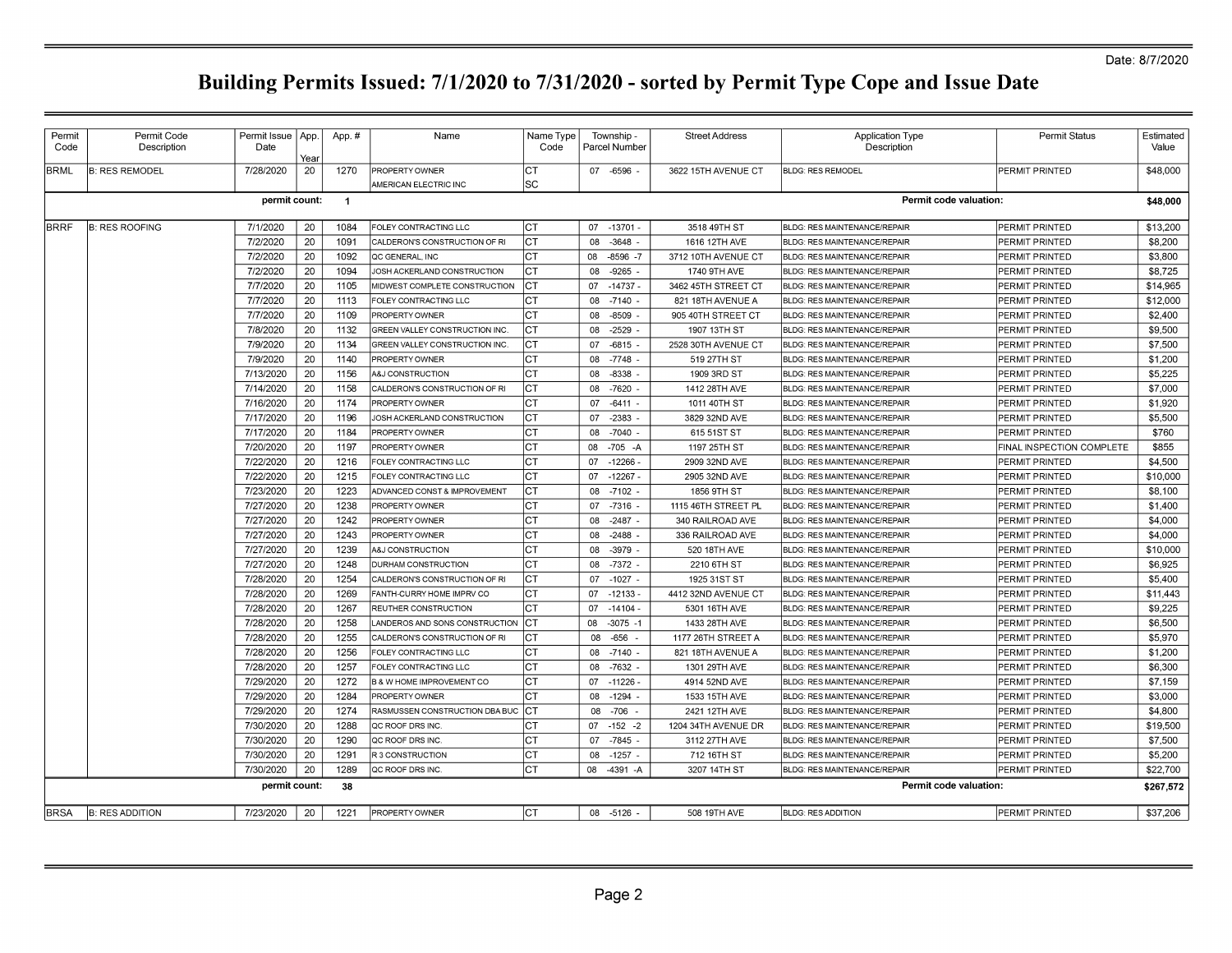| Permit<br>Code   | Permit Code<br>Description        | Permit Issue   App.<br>Date | Year | App.#                   | Name                                 | Name Type<br>Code | Township -<br>Parcel Number | <b>Street Address</b>                        | <b>Application Type</b><br>Description | Permit Status          | Estimated<br>Value |
|------------------|-----------------------------------|-----------------------------|------|-------------------------|--------------------------------------|-------------------|-----------------------------|----------------------------------------------|----------------------------------------|------------------------|--------------------|
|                  |                                   | permit count:               |      | $\overline{1}$          |                                      |                   |                             |                                              |                                        | Permit code valuation: | \$37,206           |
| <b>BRSD</b>      | <b>B: RES SIDING</b>              | 7/1/2020                    | 20   | 1088                    | QC CONSTRUCTION WORKS, LLC           | ICT               | 07 -5218 -                  | 1519 45TH ST                                 | <b>BLDG: RES MAINTENANCE/REPAIR</b>    | PERMIT PRINTED         | \$8,000            |
|                  |                                   | 7/2/2020                    | 20   | 1093                    | PROPERTY OWNER                       | Iст               | 08<br>$-9080$               | 1860 18TH AVENUE A                           | <b>BLDG: RES MAINTENANCE/REPAIR</b>    | PERMIT PRINTED         | \$2,450            |
|                  |                                   | 7/9/2020                    | 20   | 1138                    | SUBURBAN CONSTRUCTION INC            | Iст               | $-5145 - 5$<br>08           | 5419 6TH AVE                                 | BLDG: RES MAINTENANCE/REPAIR           | PERMIT PRINTED         | \$8,775            |
|                  |                                   | 7/15/2020                   | 20   | 1171                    | ACRI, INC.                           | Iст               | $-1850$ -<br>08             | 1622 20TH AVE                                | BLDG: RES MAINTENANCE/REPAIR           | PERMIT PRINTED         | \$25,894           |
|                  |                                   | 7/17/2020                   | 20   | 1178                    | SIDE JOBS HOME IMPROVEMENT           | lст               | 08<br>$-380 - A$            | 909 17TH ST                                  | BLDG: RES MAINTENANCE/REPAIR           | PERMIT PRINTED         | \$12,000           |
|                  |                                   | 7/20/2020                   | 20   | 1199                    | CRIDER HOME IMPROVEMENT              | Iст               | 08<br>$-6349 - 4$           | 1002 25TH ST                                 | BLDG: RES MAINTENANCE/REPAIR           | PERMIT PRINTED         | \$4,000            |
|                  |                                   | 7/27/2020                   | 20   | 1242                    | PROPERTY OWNER                       | Iст               | 08<br>$-2487$               | 340 RAILROAD AVE                             | BLDG: RES MAINTENANCE/REPAIR           | PERMIT PRINTED         | \$4,000            |
|                  |                                   | 7/27/2020                   | 20   | 1243                    | PROPERTY OWNER                       | Iст               | $-2488$<br>08               | 336 RAILROAD AVE                             | BLDG: RES MAINTENANCE/REPAIR           | PERMIT PRINTED         | \$4,000            |
|                  |                                   | 7/28/2020                   | 20   | 1253                    | R 3 CONSTRUCTION                     | lст               | 07<br>-12309                | 3501 35TH AVE                                | BLDG: RES MAINTENANCE/REPAIR           | PERMIT PRINTED         | \$10,400           |
|                  |                                   | 7/28/2020                   | 20   | 1259                    | CALDERON'S CONSTRUCTION OF RI        | Iст               | $-3738$<br>08               | 707 27TH ST                                  | BLDG: RES MAINTENANCE/REPAIR           | PERMIT PRINTED         | \$10,000           |
|                  |                                   | 7/28/2020                   | 20   | 1268                    | FANTH-CURRY HOME IMPRV CO            | Iст               | $-8745$<br>08               | 921 32ND AVENUE A                            | BLDG: RES MAINTENANCE/REPAIR           | PERMIT PRINTED         | \$7,242            |
|                  |                                   | 7/30/2020                   | 20   | 1294                    | TOUBL CONTRACTING                    | Іст               | $-7561$<br>07               | 3803 10TH AVENUE PL                          | <b>BLDG: RES MAINTENANCE/REPAIR</b>    | PERMIT PRINTED         | \$7,994            |
|                  |                                   | permit count:               |      | 12                      |                                      |                   |                             |                                              |                                        | Permit code valuation: | \$104,755          |
| <b>BSHD</b>      | B: RES SHED/ACCESSORY BLDG        | 7/13/2020                   | 20   | 1157                    | PROPERTY OWNER                       | lст               | 08 -3057                    | 2318 4TH ST                                  | <b>BLDG: STORAGE SHED</b>              | PERMIT PRINTED         | \$5,000            |
|                  |                                   | permit count:               |      | $\overline{1}$          |                                      |                   |                             |                                              |                                        | Permit code valuation: | \$5,000            |
| <b>BSMT</b>      | <b>B: RES BASEMENT WATERPROOF</b> | 7/27/2020                   | 20   | 1245                    | <b>OWA ILLINOIS BASEMENT WATERPR</b> | Iст               | $-7468$<br>08               | 2103 13TH ST                                 | BLDG: RES MAINTENANCE/REPAIR           | PERMIT PRINTED         | \$5,920            |
|                  |                                   | 7/27/2020                   | 20   | 1250                    | <b>MIDWEST RECONSTRUCTION CO</b>     | IcT.              | 08<br>-7619                 | 1416 28TH AVE                                | <b>BLDG: RES MAINTENANCE/REPAIR</b>    | PERMIT PRINTED         | \$9,782            |
|                  |                                   | permit count:               |      | $\overline{2}$          |                                      |                   |                             |                                              |                                        | Permit code valuation: | \$15,702           |
| <b>BSTP</b>      | <b>B: STEPS</b>                   | 7/6/2020                    | 20   | 1103                    | CREATIVE CURB                        | lст               | 07 -1046                    | 1840 30TH ST                                 | <b>BLDG: RES SIDEWALK</b>              | PERMIT PRINTED         | \$0                |
|                  |                                   | permit count:               |      | $\overline{1}$          |                                      |                   |                             |                                              |                                        | Permit code valuation: | \$0                |
| <b>BTWR</b>      | B: COML CELLULAR STATION/TOW      | 7/28/2020                   | 20   | 1251                    | T STEELE CONSTRUCTION INC            | ICT.              | 07 -360<br>$-6$             | 2800 46TH AVE                                | BLDG: CELLULAR STATION/TOWER           | PERMIT PRINTED         | \$300,000          |
|                  |                                   | permit count:               |      | $\overline{1}$          |                                      |                   |                             |                                              |                                        | Permit code valuation: | \$300,000          |
| C <sub>2</sub>   | CO DEPOSIT >\$25000               | 7/1/2020                    | 20   | 1085                    | POWELL & COMPANY CONSTRUCTION,       | Iст               | 07 -2390                    | 4003 36TH AVENUE CT                          | <b>BLDG: MISC STRUCTURE</b>            | <b>PERMIT PRINTED</b>  | \$67,000           |
|                  |                                   | 7/10/2020                   | 20   | 974                     | <b>PROPERTY OWNER</b>                | ICT.              | $07 -42 -1$                 | 5000 AVENUE OF THE CITIES BLDG: COML REMODEL |                                        | PERMIT PRINTED         | \$300,000          |
|                  |                                   |                             |      |                         | LAKEWOOD ELECTRIC AND GENERATO       | SC                |                             |                                              |                                        |                        |                    |
|                  |                                   |                             |      |                         | PETERSEN PLUMBING AND HEATING        | lsc               |                             |                                              |                                        |                        |                    |
|                  |                                   | 7/10/2020                   | 20   | 1139                    | <b>BUILD TO SUIT INC</b>             | Iст               | 08 -9407 -                  | 2900 RIVER DR                                | <b>BLDG: COML REMODEL</b>              | PERMIT PRINTED         | \$103,245          |
|                  |                                   |                             |      |                         | <b>ELITE ELECTRIC</b>                | lsc               |                             |                                              |                                        |                        |                    |
|                  |                                   | 7/15/2020                   | 20   | 1165                    | <b>B &amp; W HOME IMPROVEMENT CO</b> | Iст               | 07 -11997 -1                | 3928 12TH AVE                                | <b>BLDG: COML REMODEL</b>              | PERMIT PRINTED         | \$141,323          |
|                  |                                   | 7/23/2020                   | 20   | 1221                    | PROPERTY OWNER                       | Iст               | $-5126$ -<br>08             | 508 19TH AVE                                 | <b>BLDG: RES ADDITION</b>              | PERMIT PRINTED         | \$37,206           |
|                  |                                   | 7/28/2020                   | 20   | 1270                    | PROPERTY OWNER                       | Іст               | 07 -6596                    | 3622 15TH AVENUE CT                          | <b>BLDG: RES REMODEL</b>               | PERMIT PRINTED         | \$48,000           |
|                  |                                   |                             |      |                         | AMERICAN ELECTRIC INC                | SC                |                             |                                              |                                        |                        |                    |
|                  |                                   | permit count:               |      | 6                       |                                      |                   |                             |                                              |                                        | Permit code valuation: | \$696,774          |
| DRN <sub>1</sub> | <b>ENG: CLASS 1 DRAINAGE</b>      | 7/1/2020                    | 20   | 1085                    | POWELL & COMPANY CONSTRUCTION,       | Iст               | -2390<br>07                 | 4003 36TH AVENUE CT                          | <b>BLDG: MISC STRUCTURE</b>            | PERMIT PRINTED         | \$67,000           |
|                  |                                   | 7/8/2020                    | 20   | 1133                    | CENTER POINT CONSTRUCTION SERV       | Iст               | $-7789 - 2$<br>07           | 4040 36TH AVENUE CT                          | <b>BLDG: FILL/GRADE</b>                | PERMIT PRINTED         | \$0                |
|                  |                                   | 7/28/2020                   | 20   | 1271                    | PROPERTY OWNER                       | lст               | $-2838 - 1$<br>07           | 3401 14TH ST                                 | ENG: DRAINAGE PERMIT                   | PERMIT PRINTED         | \$0                |
|                  |                                   | 7/28/2020                   | 20   | 1251                    | T STEELE CONSTRUCTION INC            | CT                | 07<br>$-360 - 6$            | 2800 46TH AVE                                | BLDG: CELLULAR STATION/TOWER           | PERMIT PRINTED         | \$300,000          |
|                  |                                   | permit count:               |      | $\overline{\mathbf{4}}$ |                                      |                   |                             |                                              |                                        | Permit code valuation: | \$367,000          |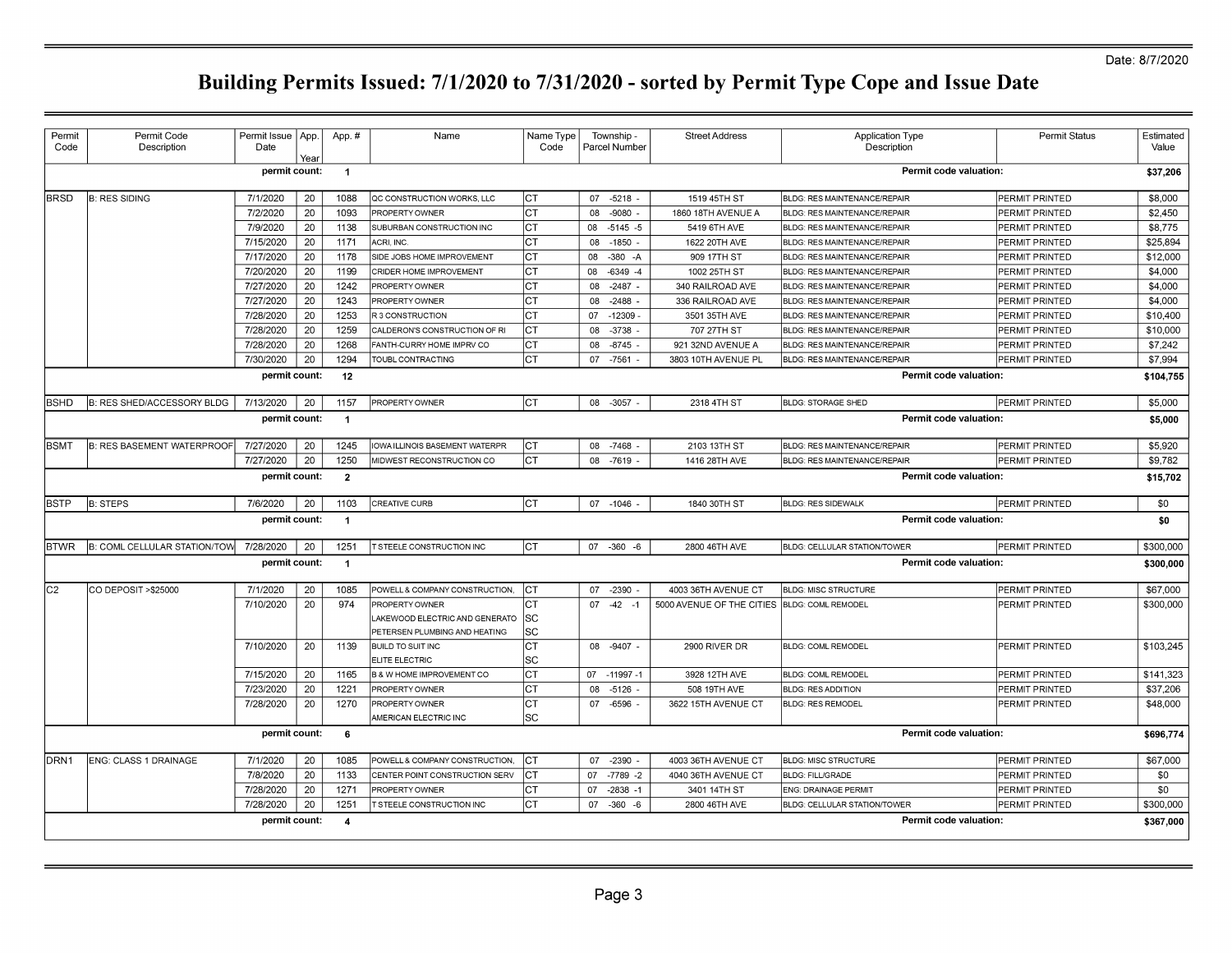| Permit<br>Code | Permit Code<br>Description | Permit Issue   App.<br>Date | Yeaı | App.#          | Name                                                                   | Name Type<br>Code       |    | Township -<br>Parcel Number | <b>Street Address</b>                        | <b>Application Type</b><br>Description       | <b>Permit Status</b>      | Estimated<br>Value |
|----------------|----------------------------|-----------------------------|------|----------------|------------------------------------------------------------------------|-------------------------|----|-----------------------------|----------------------------------------------|----------------------------------------------|---------------------------|--------------------|
| EC.            | E: COML ELECTRICAL         | 7/23/2020                   | 19   | 409            | <b>PROPERTY OWNER</b><br>RAGAN MECHANICAL INC.<br>CENTURY ELECTRIC INC | Iст<br>lSC<br><b>SC</b> |    | 07 -13565 -1                | 4500 53RD ST                                 | <b>BLDG: COML REMODEL</b>                    | PERMIT PRINTED            | \$75,000           |
|                |                            | 7/27/2020                   | 19   | 2498           | <b>RUSSELL CONSTRUCTION</b>                                            | Iст                     |    | 07 -14546                   | 3831 41ST AVENUE DR                          | <b>BLDG: COMLADDITION</b>                    | PERMIT PRINTED            | \$75,000           |
|                |                            | 7/30/2020                   | 20   | 974            | <b>PROPERTY OWNER</b>                                                  | Iст                     |    | $07 -42 -1$                 | 5000 AVENUE OF THE CITIES BLDG: COML REMODEL |                                              | PERMIT PRINTED            | \$300,000          |
|                |                            |                             |      |                | LAKEWOOD ELECTRIC AND GENERATO                                         | lsc                     |    |                             |                                              |                                              |                           |                    |
|                |                            |                             |      |                | PETERSEN PLUMBING AND HEATING                                          | <b>SC</b>               |    |                             |                                              |                                              |                           |                    |
|                |                            | permit count:               |      | $\mathbf{3}$   |                                                                        |                         |    |                             |                                              | Permit code valuation:                       |                           | \$450,000          |
| <b>ENA</b>     | <b>B: RES SIDEWALK</b>     | 7/6/2020                    | 20   | 1103           | <b>CREATIVE CURB</b>                                                   | Iст                     |    | 07 -1046                    | 1840 30TH ST                                 | <b>BLDG: RES SIDEWALK</b>                    | PERMIT PRINTED            | \$0                |
|                |                            | permit count:               |      | $\overline{1}$ |                                                                        |                         |    |                             |                                              | Permit code valuation:                       |                           | \$0                |
| <b>ENB</b>     | <b>B: RES DRIVEWAY</b>     | 7/7/2020                    | 20   | 1102           | SOONER CONCRETE                                                        | Iст                     |    | 07 -9480 -                  | 3412 50TH ST                                 | <b>BLDG: RES DRIVEWAY</b>                    | PERMIT PRINTED            | \$0                |
|                |                            | permit count:               |      | $\overline{1}$ |                                                                        |                         |    |                             |                                              | Permit code valuation:                       |                           | \$0                |
| END.           | <b>B: COML DRIVEWAY</b>    | 7/15/2020                   | 20   | 1169           | LAUD, WALTER D                                                         | Iст                     |    | 07 -8048 -                  | 2200 36TH AVE                                | <b>BLDG: COML DRIVEWAY</b>                   | PERMIT PRINTED            | \$0                |
|                |                            | permit count:               |      | $\overline{1}$ |                                                                        |                         |    |                             |                                              | <b>Permit code valuation:</b>                |                           | \$0                |
|                |                            |                             |      |                |                                                                        |                         |    |                             |                                              |                                              |                           |                    |
| ER.            | E: RES ELECTRICAL          | 7/2/2020                    | 20   | 807            | WOOD HOME RENOVATIONS                                                  | Iст                     |    | 07 -13439                   | 3808 32ND AVE                                | <b>BLDG: MISC STRUCTURE</b>                  | FINAL INSPECTION COMPLETE | \$20,000           |
|                |                            |                             |      |                | ROCK RIVER ELECTRIC INC                                                | lsc                     |    |                             |                                              |                                              |                           |                    |
|                |                            | 7/2/2020                    | 20   | 865            | DAVE PROCHASKA CONST.                                                  | lст                     |    | $07 - 14816$                | 7304 35TH AVE                                | BLDG:RES/NEW, SINGLE FAMILY ATTD (TOWNHOUSE) | PERMIT PRINTED            | \$260,000          |
|                |                            |                             |      |                | WATSON PLUMBING AND MECHANICAL<br><b>ELITE ELECTRIC</b>                | lsc<br><b>SC</b>        |    |                             |                                              |                                              |                           |                    |
|                |                            | 7/2/2020                    | 20   | 890            | <b>PROPERTY OWNER</b>                                                  | СT                      |    | 07 -2432 -                  | 2010 44TH ST                                 | BLDG:RES/NEW, SINGLE FAMILY ATTD (TOWNHOUSE) | PERMIT PRINTED            | \$239,985          |
|                |                            |                             |      |                | <b>PROPERTY OWNER</b>                                                  | <b>SC</b>               |    |                             |                                              |                                              |                           |                    |
|                |                            |                             |      |                | SUMMIT ELECTRIC LLC                                                    | lsc                     |    |                             |                                              |                                              |                           |                    |
|                |                            | 7/2/2020                    | 20   | 1095           | FW PROPERTY MAINTENANCE                                                | Iст                     |    | 08 -430                     | 2106 7TH AVE                                 | ELEC: SERVICE                                | PERMIT PRINTED            | \$0                |
|                |                            | 7/2/2020                    | 20   | 596            | RYAN BEEMAN CONSTRUCTION INC                                           | IСТ                     |    | 08 -9298                    | 2713 8TH STREET CT                           | <b>BLDG: RES ADDITION</b>                    | PERMIT PRINTED            | \$35,000           |
|                |                            |                             |      |                | <b>ELITE ELECTRIC</b>                                                  | SC                      |    |                             |                                              |                                              |                           |                    |
|                |                            |                             |      |                | WATSON PLUMBING AND MECHANICAL                                         | <b>SC</b>               |    |                             |                                              |                                              |                           |                    |
|                |                            | 7/6/2020                    | 20   | 1099           | PROPERTY OWNER                                                         | Iст                     |    | 08 -6625                    | 3230 11TH AVENUE C                           | ELEC: WIRING, MISC                           | PERMIT PRINTED            | \$0                |
|                |                            | 7/6/2020                    | 20   | 1098           | MOXIE SOLAR                                                            | lст                     |    | 08 -8447 -                  | 3300 16TH ST                                 | <b>BLDG: RES MAINTENANCE/REPAIR</b>          | PERMIT PRINTED            | \$24,597           |
|                |                            |                             |      |                | MOXIE SOLAR                                                            | lsc                     |    |                             |                                              |                                              |                           |                    |
|                |                            | 7/8/2020                    | 20   | 1122           | ELECTRIC DOCTOR SERVICE LLC                                            | Iст                     |    | 07 -2342                    | 2917 24TH AVE                                | ELEC: WIRING, MISC                           | FINAL INSPECTION COMPLETE | \$0                |
|                |                            | 7/8/2020                    | 20   | 509            | <b>BEIRNE BUILDERS INC</b><br><b>HANSSEN ELECTRIC</b>                  | lст<br><b>SC</b>        | 08 | -8586                       | 3725 10TH AVENUE CT                          | <b>BLDG: RES REMODEL</b>                     | PERMIT PRINTED            | \$95,279           |
|                |                            | 7/9/2020                    | 20   | 1147           | ADVANTAGE ELCTRL SERVICES INC                                          | Iст                     |    | 07 -359                     | 3335 42ND AVE                                | ELEC: SERVICE                                | PERMIT PRINTED            | \$0                |
|                |                            | 7/9/2020                    | 20   | 1148           | ADVANTAGE ELCTRL SERVICES INC                                          | Iст                     | 07 | $-359$                      | 3337 42ND AVE                                | ELEC: SERVICE                                | PERMIT PRINTED            | \$0                |
|                |                            | 7/9/2020                    | 20   | 1152           | ADVANTAGE ELCTRL SERVICES INC                                          | lст                     | 07 | $-359$                      | 3408 42ND AVE                                | ELEC: SERVICE                                | PERMIT PRINTED            | \$0                |
|                |                            | 7/9/2020                    | 20   | 1153           | ADVANTAGE ELCTRL SERVICES INC                                          | Iст                     | 07 | $-359$                      | 3414 42ND AVE                                | ELEC: SERVICE                                | PERMIT PRINTED            | \$0                |
|                |                            | 7/9/2020                    | 20   | 1151           | ADVANTAGE ELCTRL SERVICES INC                                          | Iст                     | 07 | $-359$                      | 3422 42ND AVE                                | ELEC: SERVICE                                | PERMIT PRINTED            | \$0                |
|                |                            | 7/9/2020                    | 20   | 1150           | ADVANTAGE ELCTRL SERVICES INC                                          | lст                     | 07 | $-359$                      | 3424 42ND AVE                                | ELEC: SERVICE                                | PERMIT PRINTED            | \$0                |
|                |                            | 7/9/2020                    | 20   | 1121           | <b>PROPERTY OWNER</b>                                                  | Iст                     | 07 | $-931 - B$                  | 1136 54TH ST                                 | BLDG: RES MAINTENANCE/REPAIR                 | FINAL INSPECTION COMPLETE | \$7,100            |
|                |                            | 7/15/2020                   | 20   | 1167           | REVOLUTION ENERGY SYSTEMS, INC                                         | Iст                     |    | 07 -1488                    | 2415 33RD ST                                 | BLDG: COML MAINTENANCE/REPAIR                | PERMIT PRINTED            | \$18,454           |
|                |                            |                             |      |                | CRAWFORD COMPANY                                                       | SC                      |    |                             |                                              |                                              |                           |                    |
|                |                            | 7/23/2020                   | 20   | 1227           | POINT ELECTRIC                                                         | Iст                     |    | 08 -2021 -                  | 1837 18TH AVE                                | ELEC: SERVICE                                | PERMIT PRINTED            | \$0                |
|                |                            | 7/23/2020                   | 20   | 1228           | HANSSEN ELECTRIC                                                       | Iст                     | 08 | $-7030 - A$                 | 5022 5TH AVE                                 | ELEC: SERVICE                                | FINAL INSPECTION COMPLETE | \$0                |
|                |                            | 7/27/2020                   | 20   | 1246           | KOEHLER ELECTRIC INC, J W                                              | IСТ                     |    | 07 -872 -A                  | 4130 26TH AVE                                | ELEC: SERVICE                                | PERMIT PRINTED            | \$0                |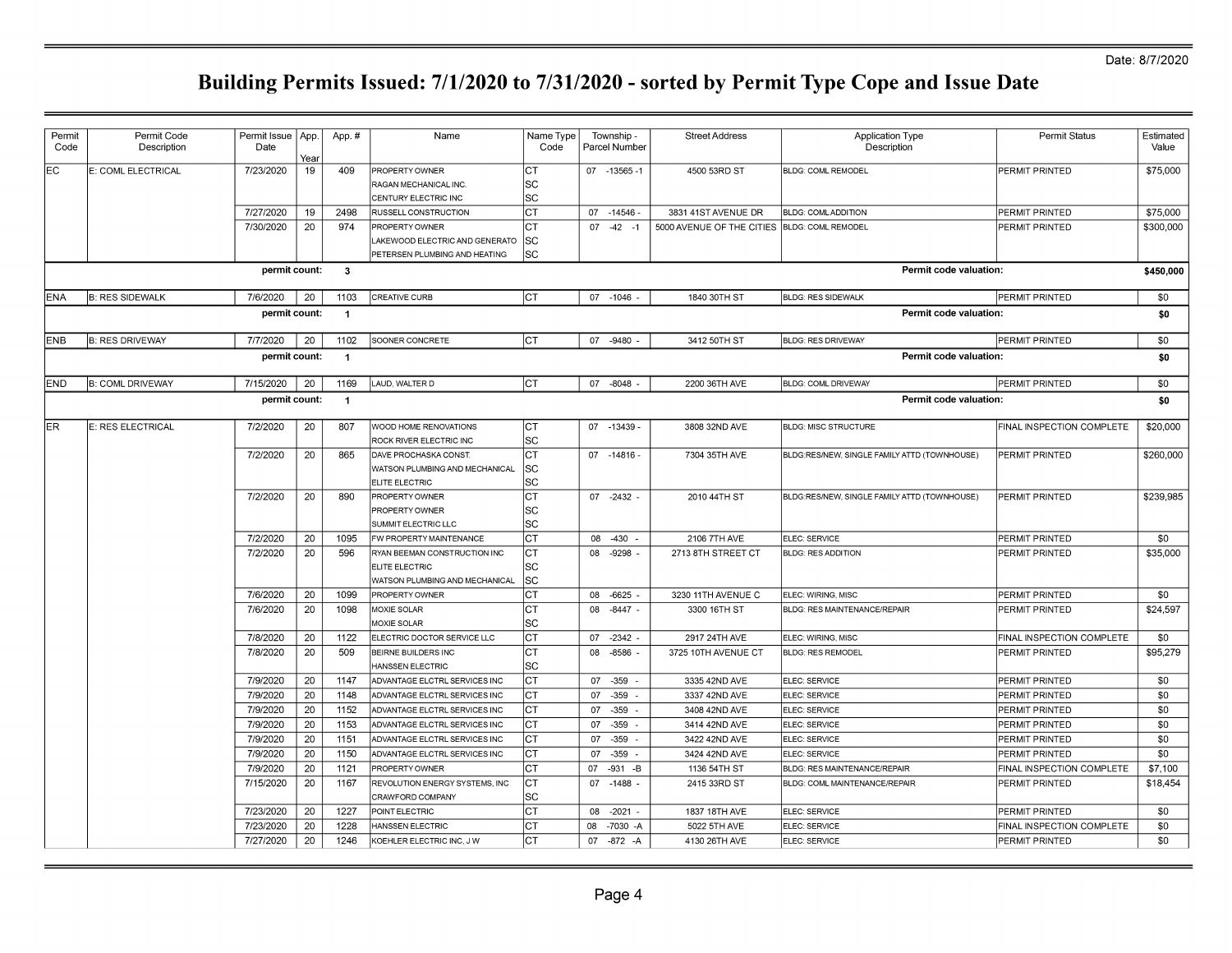| Permit<br>Code   | Permit Code<br>Description    | Permit Issue   App.<br>Date | Year | App.#          | Name                                     | Name Type<br>Code |    | Township -<br>Parcel Number | <b>Street Address</b> | <b>Application Type</b><br>Description | <b>Permit Status</b>      | Estimated<br>Value |
|------------------|-------------------------------|-----------------------------|------|----------------|------------------------------------------|-------------------|----|-----------------------------|-----------------------|----------------------------------------|---------------------------|--------------------|
| ER               | E: RES ELECTRICAL             | 7/27/2020                   | 20   | 1164           | <b>MOXIE SOLAR</b><br><b>MOXIE SOLAR</b> | Iст<br>lsc        |    | 08 -3406 -                  | 1109 12TH ST          | <b>BLDG: RES MAINTENANCE/REPAIR</b>    | FINAL INSPECTION COMPLETE | \$12,853           |
|                  |                               | 7/29/2020                   | 20   | 1278           | KOEHLER ELECTRIC INC, J W                | lст               |    | 07 -9010                    | 3730 19TH AVE         | ELEC: WIRING, MISC                     | FINAL INSPECTION COMPLETE | \$0                |
|                  |                               | 7/30/2020                   | 20   | 1293           | DJR MAINTENANCE & REMODEL                | Іст               | 07 | $-6322$                     | 2410 48TH ST          | ELEC: WIRING, MISC                     | PERMIT PRINTED            | \$0                |
|                  |                               | 7/30/2020                   | 20   | 1270           | PROPERTY OWNER                           | lст               | 07 | $-6596$                     | 3622 15TH AVENUE CT   | <b>BLDG: RES REMODEL</b>               | PERMIT PRINTED            | \$48,000           |
|                  |                               |                             |      |                | AMERICAN ELECTRIC INC                    | lsc               |    |                             |                       |                                        |                           |                    |
|                  |                               | 7/30/2020                   | 20   | 1285           | ELECTRIC DOCTOR SERVICE LLC              | ICT.              |    | 07 - 6742                   | 3609 15TH AVENUE CT   | ELEC: WIRING, MISC                     | PERMIT PRINTED            | \$0                |
|                  |                               | permit count:               |      | 25             |                                          |                   |    |                             |                       | Permit code valuation:                 |                           | \$761,268          |
| ERM <sub>6</sub> | E: RES ELCT MTR RECNCT (6 MO) | 7/8/2020                    | 20   | 1127           | ROCK RIVER ELECTRIC INC                  | Iст               |    | 07 -11307                   | 4315 26TH AVE         | ELCT: ELCT MTR RECONNCT AFTER 6 MONTHS | PERMIT PRINTED            | \$0                |
|                  |                               | 7/30/2020                   | 20   | 1287           | PROPERTY OWNER                           | lст               | 08 | $-6219$                     | 250 45TH ST           | ELEC: SERVICE                          | PERMIT PRINTED            | \$0                |
|                  |                               | permit count:               |      | $\overline{2}$ |                                          |                   |    |                             |                       | Permit code valuation:                 |                           | \$0                |
| MC               | M: COML MECHANICAL            | 7/9/2020                    | 20   | 1137           | HOMETOWN PLUMBING & HEATING CO           | ICT               |    | 07 -14994                   | 5500 45TH AVENUE DR   | HTG: OTHER, INSTALL/REPLACE            | PERMIT PRINTED            | \$6,000            |
|                  |                               | 7/17/2020                   | 20   | 1193           | CYPRESS COMMERCIAL, INC                  | lsc               | 07 | $-13316$                    | 1800 36TH AVE         | HTG: ROOFTOP UNIT, REPLACE             | PERMIT PRINTED            | \$6,641            |
|                  |                               | 7/17/2020                   | 20   | 1185           | CBC PLUMBING HEATING & AIR LLC           | lст               | 08 | $-5503$                     | 1627 5TH AVE          | HTG: AIR CONDITIONING, REPLACE         | PERMIT PRINTED            | \$3,000            |
|                  |                               | 7/23/2020                   | 20   | 1226           | <b>HEATCO SERVICE COMPANY</b>            | ICT.              | 08 | $-2168$                     | 402 39TH ST           | HTG: FURNACE/AC, REPLACE               | PERMIT PRINTED            | \$5,900            |
|                  |                               | 7/28/2020                   | 20   | 1264           | BRADY COMPANY, J L                       | Iст               | 07 | $-12830 - 1$                | 1522 47TH AVE         | HTG: AIR CONDITIONING, REPLACE         | PERMIT PRINTED            | \$2,360            |
|                  |                               | 7/28/2020                   | 20   | 1261           | BRADY COMPANY, J L                       | Iст               | 07 | $-8593$                     | 2216 37TH ST          | HTG: FURNACE/AC, REPLACE               | PERMIT PRINTED            | \$4,816            |
|                  |                               | 7/29/2020                   | 20   | 1275           | HOMETOWN PLUMBING & HEATING CO           | lcт.              | 07 | $-14994$                    | 5500 45TH AVENUE DR   | <b>HTG: AIR CONDITIONING, REPLACE</b>  | PERMIT PRINTED            | \$11,000           |
|                  |                               | 7/29/2020                   | 20   | 1276           | BRADY COMPANY, J L                       | Іст               | 08 | $-1621$                     | 3712 4TH AVE          | HTG: OTHER, INSTALL/REPLACE            | PERMIT PRINTED            | \$10,565           |
|                  |                               | permit count:               |      | 8              |                                          |                   |    |                             |                       | <b>Permit code valuation:</b>          |                           | \$50,282           |
| IMR.             | M: RES MECHANICAL             | 7/7/2020                    | 20   | 1108           | TOTAL MAINTENANCE INC                    | Iст               |    | 07 -10164                   | 5003 45TH AVENUE CT   | HTG: AIR CONDITIONING, REPLACE         | PERMIT PRINTED            | \$52               |
|                  |                               |                             |      |                | TOTAL MAINTENANCE INC                    | Iст               |    |                             |                       |                                        |                           |                    |
|                  |                               | 7/7/2020                    | 20   | 1107           | CBC PLUMBING HEATING & AIR LLC           | Iст               |    | 07 - 11231                  | 4808 52ND AVE         | HTG: AIR CONDITIONING, REPLACE         | PERMIT PRINTED            | \$2,950            |
|                  |                               | 7/7/2020                    | 20   | 1120           | FAMILY HEATING & COOLING                 | Iст               | 07 | $-13133$                    | 5511 34TH AVE         | HTG: FURNACE/AC, REPLACE               | PERMIT PRINTED            | \$4,865            |
|                  |                               | 7/7/2020                    | 20   | 1118           | <b>FIREPLACES PLUS</b>                   | CT                | 07 | $-14802 -$                  | 7310 35TH AVENUE CT   | HTG: PREFAB FIREPLACE, INSTALL         | PERMIT PRINTED            | \$990              |
|                  |                               | 7/7/2020                    | 20   | 1111           | CRAWFORD HEATING & COOLING               | CT                | 07 | $-7368 - 1$                 | 5115 28TH AVE         | HTG: AIR CONDITIONING, REPLACE         | PERMIT PRINTED            | \$3,525            |
|                  |                               | 7/7/2020                    | 20   | 1110           | BRADY COMPANY, J L                       | Iст               | 08 | $-4332$ .                   | 2457 16TH AVE         | HTG: AIR CONDITIONING, REPLACE         | PERMIT PRINTED            | \$3,000            |
|                  |                               | 7/7/2020                    | 20   | 1106           | CBC PLUMBING HEATING & AIR LLC           | Iст               | 08 | -6633                       | 2924 11TH AVE         | HTG: AIR CONDITIONING, REPLACE         | PERMIT PRINTED            | \$4,800            |
|                  |                               | 7/9/2020                    | 20   | 1144           | BRADY COMPANY, J L                       | Iст               | 07 | $-1377 -$                   | 2370 31ST ST          | HTG: FURNACE/AC. REPLACE               | PERMIT PRINTED            | \$6,000            |
|                  |                               | 7/9/2020                    | 20   | 1136           | SCHEBLER COMPANY                         | Iст               | 07 | -5874                       | 1150 48TH ST          | HTG: AIR CONDITIONING, REPLACE         | PERMIT PRINTED            | \$2,869            |
|                  |                               | 7/9/2020                    | 20   | 1143           | BRADY COMPANY, J L                       | Iст               | 07 | -9488                       | 3423 50TH ST          | HTG: FURNACE/AC, REPLACE               | PERMIT PRINTED            | \$6,000            |
|                  |                               | 7/9/2020                    | 20   | 1142           | KLAUER HEATING & AC LTD                  | lст               | 08 | -6768                       | 1639 25TH AVE         | HTG: FURNACE/AC. REPLACE               | PERMIT PRINTED            | \$6,430            |
|                  |                               | 7/9/2020                    | 20   | 1155           | TOTAL MAINTENANCE INC                    | Iст               | 08 | $-9044$ .                   | 308 30TH AVENUE CT    | HTG: FURNACE/AC, REPLACE               | PERMIT PRINTED            | \$5,488            |
|                  |                               | 7/9/2020                    | 20   | 1145           | CRAWFORD HEATING & COOLING               | Iст               | 08 | $-9083$                     | 910 32ND AVENUE CT    | HTG: FURNACE/AC, REPLACE               | PERMIT PRINTED            | \$8,825            |
|                  |                               | 7/17/2020                   | 20   | 1192           | CRAWFORD HEATING & COOLING               | lст               | 07 | $-12417 - 1$                | 3908 25TH ST          | HTG: BOILER/FURNACE, REPLACE           | PERMIT PRINTED            | \$2,350            |
|                  |                               | 7/17/2020                   | 20   | 1191           | KALE HEATING & AC                        | lст               | 07 | $-14628$                    | 3642 71ST STREET CT   | HTG: FURNACE/AC, REPLACE               | PERMIT PRINTED            | \$8,674            |
|                  |                               | 7/17/2020                   | 20   | 1195           | <b>FIREPLACES PLUS</b>                   | lст               | 07 | $-2404 - 1$                 | 3211 39TH ST          | HTG: PREFAB FIREPLACE. INSTALL         | PERMIT PRINTED            | \$990              |
|                  |                               | 7/17/2020                   | 20   | 1188           | TOTAL MAINTENANCE INC                    | Iст               | 07 | $-5729$                     | 1889 24TH AVENUE CT   | <b>HTG: AIR CONDITIONING, REPLACE</b>  | PERMIT PRINTED            | \$4.078            |
|                  |                               | 7/17/2020                   | 20   | 1187           | PRECISION AIR HTG & AC INC               | lст               | 07 | $-8187$                     | 5305 28TH AVE         | <b>HTG: AIR CONDITIONING, REPLACE</b>  | PERMIT PRINTED            | \$2,920            |
|                  |                               | 7/17/2020                   | 20   | 1180           | <b>FREED HEATING &amp; AC</b>            | lст               | 07 | $-8488$                     | 2845 18TH STREET C    | HTG: AIR CONDITIONING, REPLACE         | PERMIT PRINTED            | \$3,500            |
|                  |                               | 7/17/2020                   | 20   | 1182           | CBC PLUMBING HEATING & AIR LLC           | lст               | 08 | $-5503$                     | 1629 5TH AVE          | HTG: AIR CONDITIONING, REPLACE         | PERMIT PRINTED            | \$3,200            |
|                  |                               | 7/17/2020                   | 20   | 1183           | CBC PLUMBING HEATING & AIR LLC           | lст               | 08 | $-6461 - 42$                | 3104 15TH ST          | HTG: AIR CONDITIONING, REPLACE         | PERMIT PRINTED            | \$4,700            |
|                  |                               | 7/17/2020                   | 20   | 1181           | FREED HEATING & AC                       | Iст               | 08 | $-7184$                     | 734 18TH AVENUE A     | HTG: AIR CONDITIONING, REPLACE         | PERMIT PRINTED            | \$7,000            |
|                  |                               | 7/17/2020                   | 20   | 1189           | TOTAL MAINTENANCE INC                    | Iст               |    | 08 -7927                    | 1402 19TH AVE         | HTG: AIR CONDITIONING, REPLACE         | PERMIT PRINTED            | \$5,125            |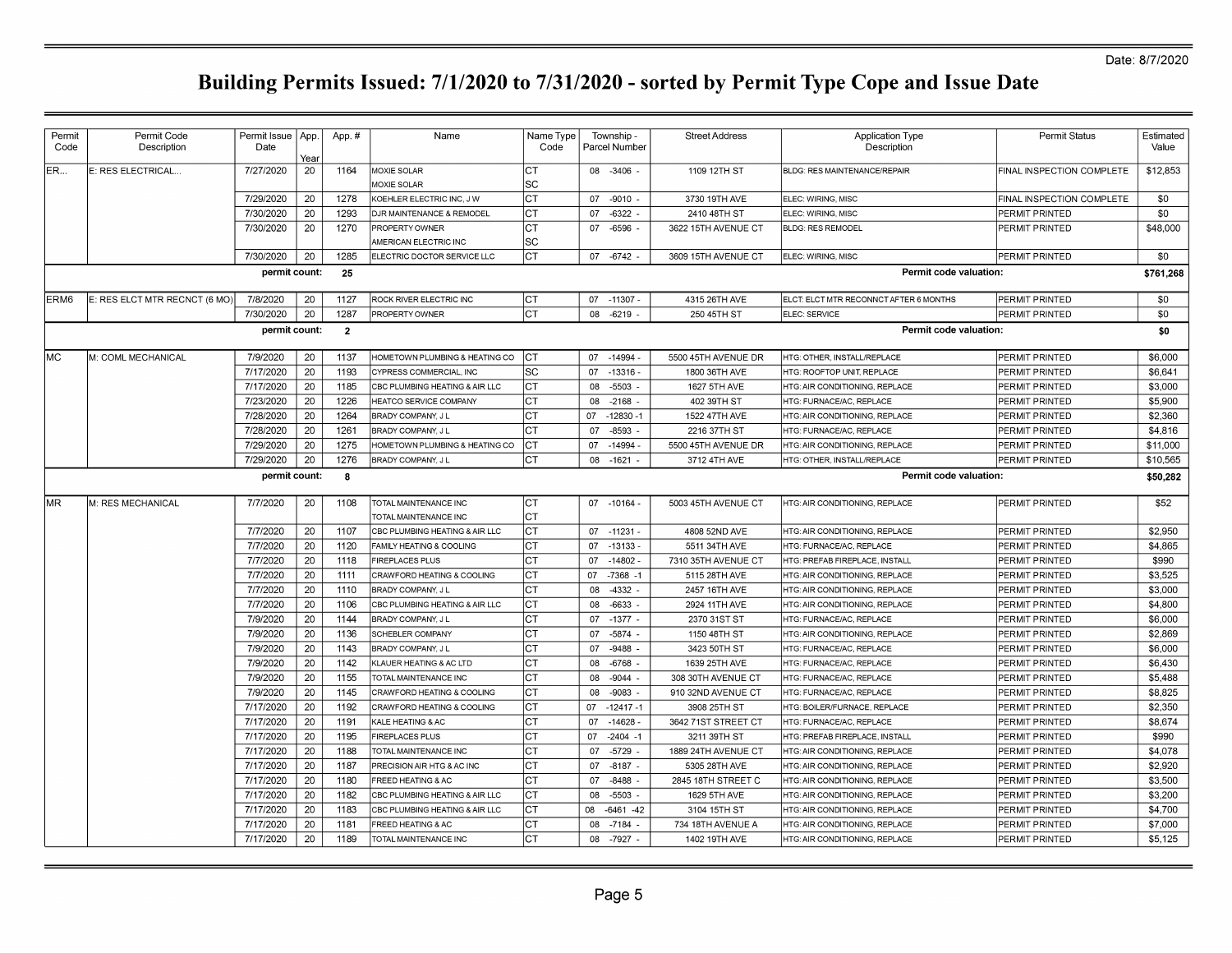| Permit<br>Code   | Permit Code<br>Description   | Permit Issue   App.<br>Date | Year | App.#          | Name                           | Name Type<br>Code |    | Township -<br>Parcel Number | <b>Street Address</b>                        | <b>Application Type</b><br>Description       | <b>Permit Status</b>      | Estimated<br>Value |
|------------------|------------------------------|-----------------------------|------|----------------|--------------------------------|-------------------|----|-----------------------------|----------------------------------------------|----------------------------------------------|---------------------------|--------------------|
| MR               | M: RES MECHANICAL.           | 7/17/2020                   | 20   | 1190           | PETERSEN PLUMBING AND HEATING  | Iст               |    | 08 -8163                    | 2717 11TH AVENUE B                           | HTG: AIR CONDITIONING, REPLACE               | PERMIT PRINTED            | \$2,912            |
|                  |                              | 7/17/2020                   | 20   | 1186           | BRADY COMPANY, J L             | lст               | 08 | $-8415 - 19$                | 2312 15TH AVE                                | HTG: AIR CONDITIONING, REPLACE               | PERMIT PRINTED            | \$2,900            |
|                  |                              | 7/21/2020                   | 20   | 1202           | CRAWFORD HEATING & COOLING     | lст               | 07 | $-10788$                    | 4703 47TH ST                                 | HTG: FURNACE/AC, REPLACE                     | PERMIT PRINTED            | \$8,000            |
|                  |                              | 7/21/2020                   | 20   | 1201           | BRADY COMPANY, J L             | lст               | 07 | $-11561$                    | 1118 54TH STREET A                           | HTG: FURNACE/AC, REPLACE                     | PERMIT PRINTED            | \$6,000            |
|                  |                              | 7/21/2020                   | 20   | 1209           | O'DELLS HEATING AND AC         | Iст               | 07 | $-12195$                    | 1106 35TH STREET CT                          | HTG: AIR CONDITIONING, REPLACE               | PERMIT PRINTED            | \$3,010            |
|                  |                              | 7/21/2020                   | 20   | 1211           | TOTAL MAINTENANCE INC          | Іст               | 07 | $-13572 - 10$               | 20 THORNWOOD CT                              | HTG: AIR CONDITIONING, REPLACE               | PERMIT PRINTED            | \$4,828            |
|                  |                              | 7/21/2020                   | 20   | 1208           | KALE HEATING & AC              | lст               | 07 | $-1679$                     | 1911 32ND ST                                 | HTG: AIR CONDITIONING, REPLACE               | PERMIT PRINTED            | \$8,000            |
|                  |                              | 7/21/2020                   | 20   | 1203           | TOTAL MAINTENANCE INC          | Iст               | 07 | $-227 - B$                  | 4047 36TH AVENUE CT                          | HTG: FURNACE/AC, REPLACE                     | PERMIT PRINTED            | \$9.307            |
|                  |                              | 7/21/2020                   | 20   | 1212           | KLAUER HEATING & AC LTD        | Iст               | 07 | $-577 - 2$                  | 1801 36TH ST                                 | <b>HTG: AIR CONDITIONING, REPLACE</b>        | FINAL INSPECTION COMPLETE | \$2,985            |
|                  |                              | 7/21/2020                   | 20   | 1207           | KALE HEATING & AC              | Iст               | 08 | $-5214 -$                   | 1203 4TH ST                                  | <b>HTG: AIR CONDITIONING, REPLACE</b>        | PERMIT PRINTED            | \$4,295            |
|                  |                              | 7/21/2020                   | 20   | 1205           | KALE HEATING & AC              | Iст               | 08 | $-5718 - 18$                | 3720 8TH AVE                                 | <b>HTG: AIR CONDITIONING, REPLACE</b>        | PERMIT PRINTED            | \$7,698            |
|                  |                              | 7/21/2020                   | 20   | 1210           | O'DELLS HEATING AND AC         | Iст               | 08 | $-7501$                     | 2125 14TH ST                                 | HTG: AIR CONDITIONING, REPLACE               | PERMIT PRINTED            | \$3,053            |
|                  |                              | 7/21/2020                   | 20   | 1206           | KALE HEATING & AC              | Iст               | 80 | $-8415 - 35$                | 2325 14TH AVE                                | HTG: AIR CONDITIONING, REPLACE               | PERMIT PRINTED            | \$4,716            |
|                  |                              | 7/21/2020                   | 20   | 1200           | PRECISION AIR HTG & AC INC     | IСТ               | 08 | $-9098$                     | 719 24TH AVENUE CT                           | HTG: FURNACE/AC, REPLACE                     | PERMIT PRINTED            | \$6,954            |
|                  |                              | 7/21/2020                   | 20   | 1204           | O'DELLS HEATING AND AC         | Iст               | 08 | $-9277$                     | 722 24TH AVENUE CT                           | HTG: AIR CONDITIONING, REPLACE               | PERMIT PRINTED            | \$3,563            |
|                  |                              | 7/22/2020                   | 20   | 258            | DAVE PROCHASKA CONST           | lст               | 07 | $-14802 -$                  | 7310 35TH AVENUE CT                          | BLDG:RES/NEW, SINGLE FAMILY ATTD (TOWNHOUSE) | PERMIT PRINTED            | \$233,250          |
|                  |                              |                             |      |                | <b>TRITON PLUMBING</b>         | lsc               |    |                             |                                              |                                              |                           |                    |
|                  |                              |                             |      |                | ELITE ELECTRIC                 | lsc               |    |                             |                                              |                                              |                           |                    |
|                  |                              |                             |      |                | TRITON PLUMBING SERVICES, INC  | lsc               |    |                             |                                              |                                              |                           |                    |
|                  |                              | 7/24/2020                   | 20   | 1235           | TOTAL MAINTENANCE INC          | Iст               |    | 08 -2005                    | 1815 17TH AVE                                | HTG: FURNACE/AC, REPLACE                     | PERMIT PRINTED            | \$6,612            |
|                  |                              | 7/24/2020                   | 20   | 1233           | FREED HEATING & AC             | Iст               |    | 08 -3157 -                  | 1830 3RD ST                                  | HTG: AIR CONDITIONING, REPLACE               | PERMIT PRINTED            | \$3,800            |
|                  |                              | 7/28/2020                   | 20   | 1260           | KALE HEATING & AC              | Iст               |    | $07 - 141 - 6$              | 905 33RD AVE                                 | HTG: FURNACE/AC, REPLACE                     | PERMIT PRINTED            | \$7,016            |
|                  |                              | 7/28/2020                   | 20   | 1262           | CRAWFORD HEATING & COOLING     | Iст               | 07 | $-359$                      | 4515 34TH ST                                 | HTG: AIR CONDITIONING, REPLACE               | PERMIT PRINTED            | \$2,150            |
|                  |                              | 7/28/2020                   | 20   | 1263           | KALE HEATING & AC              | Iст               | 08 | $-4178$                     | 2336 18TH AVENUE A                           | HTG: AIR CONDITIONING, REPLACE               | PERMIT PRINTED            | \$3,900            |
|                  |                              | 7/29/2020                   | 20   | 1280           | TOTAL MAINTENANCE INC          | Iст               |    | 07 -1341 -                  | 3137 24TH AVE                                | HTG: FURNACE/AC, REPLACE                     | PERMIT PRINTED            | \$9,021            |
|                  |                              | 7/29/2020                   | 20   | 1282           | FAMILY HEATING & COOLING       | CT                | 07 | -2497 -C                    | 2804 47TH ST                                 | HTG: AIR CONDITIONING, REPLACE               | PERMIT PRINTED            | \$3,120            |
|                  |                              | 7/29/2020                   | 20   | 1277           | O'DELLS HEATING AND AC         | Iст               |    | 08 -2743 -                  | 418 49TH ST                                  | HTG: FURNACE/AC, REPLACE                     | PERMIT PRINTED            | \$7,080            |
|                  |                              | 7/31/2020                   | 20   | 1297           | BRADY COMPANY, J L             | Iст               | 07 | $-11583$                    | 5525 34TH AVE                                | HTG: FURNACE/AC, REPLACE                     | PERMIT PRINTED            | \$4,000            |
|                  |                              | 7/31/2020                   | 20   | 1298           | BRADY COMPANY, J L             | Iст               | 07 | $-14201 - 3$                | 5325 19TH AVE                                | HTG: AIR CONDITIONING, REPLACE               | PERMIT PRINTED            | \$3,000            |
|                  |                              | 7/31/2020                   | 20   | 1302           | <b>BRADY COMPANY, JL</b>       | Iст               | 08 | -670                        | 1172 26TH ST                                 | HTG: FURNACE/AC, REPLACE                     | PERMIT PRINTED            | \$6,000            |
|                  |                              | 7/31/2020                   | 20   | 1300           | FREED HEATING & AC             | Iст               | 08 | -6926                       | 1653 AVENUE OF THE CITIES                    | HTG: FURNACE/AC, REPLACE                     | PERMIT PRINTED            | \$7,500            |
|                  |                              | 7/31/2020                   | 20   | 1301           | FREED HEATING & AC             | Iст               |    | 08 -7905 -                  | 2017 16TH ST                                 | HTG: FURNACE/AC, REPLACE                     | PERMIT PRINTED            | \$5,900            |
|                  |                              | permit count:               |      | 52             |                                |                   |    |                             |                                              | <b>Permit code valuation:</b>                |                           | \$478,901          |
| PC               | P: COML PLUMBING             | 7/27/2020                   | 20   | 1247           | TAPPENDORF PLUMBING AND HEATIN | CT                |    | $07 - 191 - 1$              | 3925 16TH ST                                 | PLBG: INSTALLATION, COMMERCIAL               | PERMIT PRINTED            | \$0                |
|                  |                              | 7/31/2020                   | 20   | 974            | <b>PROPERTY OWNER</b>          | Iст               |    | $07 -42 -1$                 | 5000 AVENUE OF THE CITIES BLDG: COML REMODEL |                                              | PERMIT PRINTED            | \$300,000          |
|                  |                              |                             |      |                | AKEWOOD ELECTRIC AND GENERATO  | lsc               |    |                             |                                              |                                              |                           |                    |
|                  |                              |                             |      |                | PETERSEN PLUMBING AND HEATING  | lsc               |    |                             |                                              |                                              |                           |                    |
|                  |                              | permit count:               |      | $\overline{2}$ |                                |                   |    |                             |                                              | Permit code valuation:                       |                           | \$300,000          |
| PCR <sub>6</sub> | P: RES GAS MTR RECONCT (6 MO | 7/7/2020                    | 19   | 2362           | PROPERTY OWNER                 | Iст               |    | 07 -359                     | 3414 42ND AVE                                | <b>BLDG: MISC STRUCTURE</b>                  | FINAL INSPECTION COMPLETE | \$15,150           |
|                  |                              |                             |      |                | ADVANTAGE ELCTRL SERVICES INC  | lsc               |    |                             |                                              |                                              |                           |                    |
|                  |                              |                             |      |                | CRAWFORD COMPANY               | SC                |    |                             |                                              |                                              |                           |                    |
|                  |                              | 7/8/2020                    | 20   | 1126           | <b>TRITON PLUMBING</b>         | ∣ст               | 07 | $-8249$                     | 1924 44TH ST                                 | PLBG: GAS MTR RECONNECT AFTER 6 MONTHS       | PERMIT PRINTED            | \$500              |
|                  |                              | 7/9/2020                    | 20   | 1135           | MAINTENANCE PRO TEAM           | Iст               | 08 | -4942                       | 1435 10TH ST                                 | HTG: GAS MTR RECONNECT AFTER 6 MONTHS        | FINAL INSPECTION COMPLETE | \$600              |
|                  |                              | 7/24/2020                   | 20   | 1232           | TAPPENDORF PLUMBING AND HEATIN | Iст               | 07 | $-13630$                    | 5022 26TH AVENUE A CT                        | PLBG: GAS MTR RECONNECT AFTER 6 MONTHS       | PERMIT PRINTED            | \$500              |
|                  |                              | 7/24/2020                   | 20   | 1234           | KALE HEATING & AC              | Iст               |    | 08 - 943 - A                | 1633 11TH AVE                                | HTG: GAS MTR RECONNECT AFTER 6 MONTHS        | FINAL INSPECTION COMPLETE | \$500              |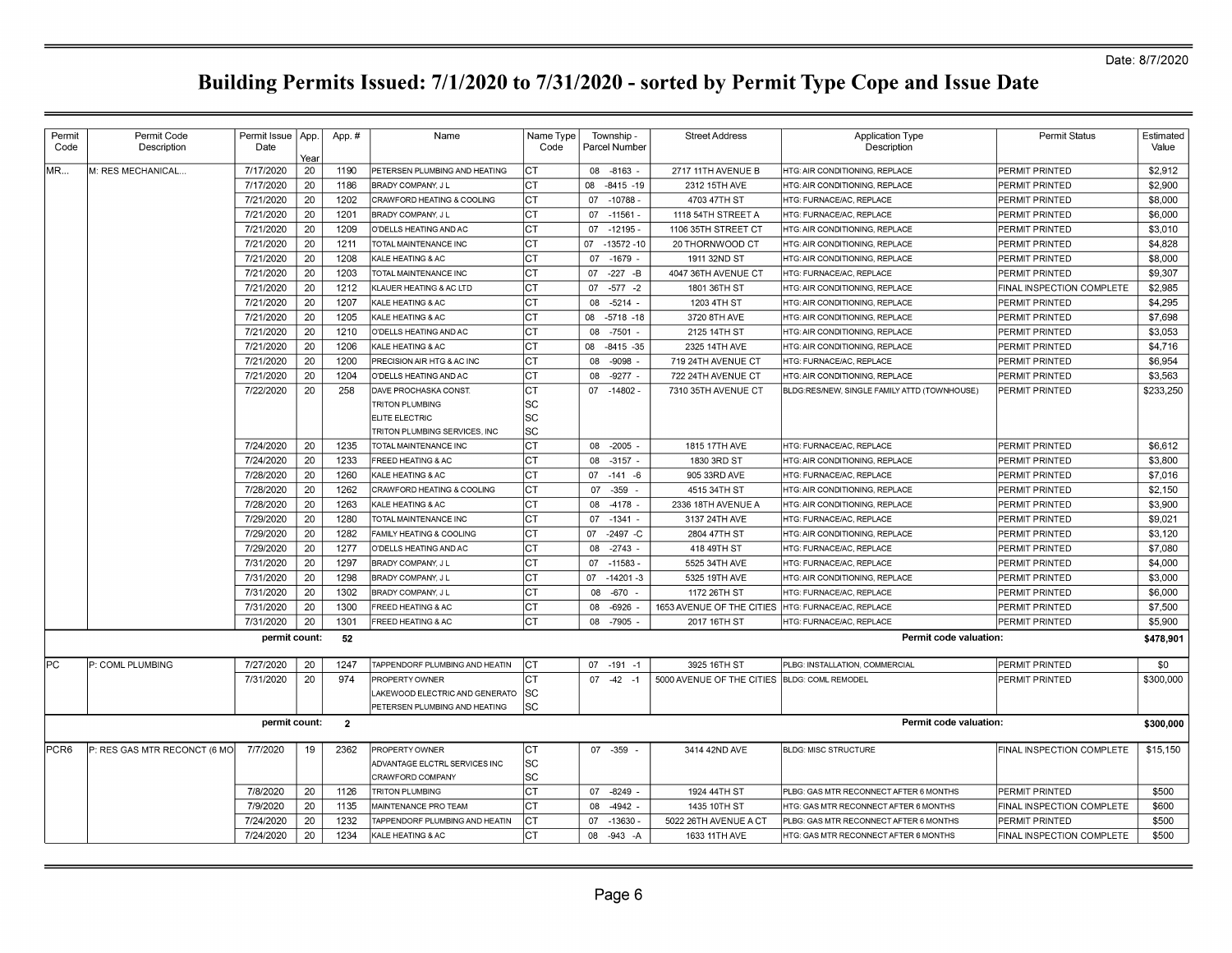### Date: 8/7/2020

| Permit<br>Code | Permit Code<br>Description  | Permit Issue   App.<br>Date | Yea | App.#          | Name                                                                             | Name Type<br>Code     |          | Township -<br>Parcel Number | <b>Street Address</b>     | <b>Application Type</b><br>Description | <b>Permit Status</b>      | Estimated<br>Value |
|----------------|-----------------------------|-----------------------------|-----|----------------|----------------------------------------------------------------------------------|-----------------------|----------|-----------------------------|---------------------------|----------------------------------------|---------------------------|--------------------|
|                |                             | permit count:               |     | -5             |                                                                                  |                       |          |                             |                           | Permit code valuation:                 |                           | \$17,250           |
| PDW1           | P: RES DISCONNECT WATER SVC | 7/30/2020                   | 20  | 1296           | <b>ERICKSON PLUMBING</b>                                                         | <b>ICT</b>            |          | 08 -8431                    | 2914 16TH ST              | PLBG: DISCONNECT WATER SERVICE         | FINAL INSPECTION COMPLETE | \$2,000            |
|                |                             | permit count:               |     | $\overline{1}$ |                                                                                  |                       |          |                             |                           | Permit code valuation:                 |                           | \$2,000            |
| <b>PGR</b>     | P: RES GAS PIPING           | 7/31/2020                   | 20  | 1304           | DEMARLIE MAINTENANCE<br>DEMARLIE MAINTENANCE                                     | Iст<br>Iст            |          | 07 -14055                   | 3308 44TH STREET CT       | PLBG: GAS PIPING                       | PERMIT PRINTED            | \$500              |
|                |                             | permit count:               |     | $\overline{1}$ |                                                                                  |                       |          |                             |                           | Permit code valuation:                 |                           | \$500              |
| PPSC           | P: SEWER CLEANING           | 7/21/2020                   | 95  | 818            | ROTO-ROOTER SEWER CLEANING                                                       | lст                   | $12 - 4$ | -В                          | 5450 27TH ST              | PLBG: SEWER CLEANING                   | PERMIT PRINTED            | \$0                |
|                |                             | permit count:               |     | $\overline{1}$ |                                                                                  |                       |          |                             |                           | Permit code valuation:                 |                           | \$0                |
| PR             | P: RES PLUMBING             | 7/1/2020                    | 20  | 1090           | PROPERTY OWNER                                                                   | lст                   | 07       | $-1847 -$                   | 3151 18TH AVE             | PLBG: INSTALLATION, RESIDENTIAL        | PERMIT PRINTED            | \$250              |
|                |                             | 7/8/2020                    | 20  | 1128           | NORTHWEST MECHANICAL                                                             | Iст                   |          | $07 - 146 - 9$              | 3579 8TH ST               | PLBG: INSTALLATION, RESIDENTIAL        | PERMIT PRINTED            | \$350              |
|                |                             | 7/8/2020                    | 20  | 1130           | NORTHWEST MECHANICAL                                                             | Iст                   | 07       | $-9547 -$                   | 3138 12TH AVE             | PLBG: INSTALLATION, RESIDENTIAL        | PERMIT PRINTED            | \$350              |
|                |                             | 7/8/2020                    | 20  | 1129           | NORTHWEST MECHANICAL                                                             | Iст                   | 08       | -4338                       | 2436 16TH AVE             | PLBG: INSTALLATION, RESIDENTIAL        | PERMIT PRINTED            | \$350              |
|                |                             | 7/9/2020                    | 20  | 1141           | TOTAL MAINTENANCE INC                                                            | <b>CT</b>             | 08       | $-9043$                     | 302 30TH AVENUE CT        | PLBG: INSTALLATION, RESIDENTIAL        | PERMIT PRINTED            | \$2,100            |
|                |                             | 7/9/2020                    | 20  | 596            | RYAN BEEMAN CONSTRUCTION INC<br>ELITE ELECTRIC<br>WATSON PLUMBING AND MECHANICAL | <b>CT</b><br>SC<br>SC | 08       | $-9298$                     | 2713 8TH STREET CT        | <b>BLDG: RES ADDITION</b>              | PERMIT PRINTED            | \$35,000           |
|                |                             | 7/17/2020                   | 20  | 1167           | REVOLUTION ENERGY SYSTEMS, INC<br>CRAWFORD COMPANY                               | CТ<br>SC              |          | 07 -1488 -                  | 2415 33RD ST              | BLDG: COML MAINTENANCE/REPAIR          | PERMIT PRINTED            | \$18,454           |
|                |                             | 7/17/2020                   | 20  | 1194           | <b>BRADY COMPANY, JL</b>                                                         | Iст                   |          | 07 - 548 -                  | 4110 24TH AVE             | PLBG: INSTALLATION, RESIDENTIAL        | PERMIT PRINTED            | \$1,000            |
|                |                             | permit count:               |     | 8              |                                                                                  |                       |          |                             |                           | Permit code valuation:                 |                           | \$57,854           |
| <b>IPRWH</b>   | P: RES WATER HEATER         | 7/8/2020                    | 20  | 1124           | BLONDELL PLUMBING SERVICES                                                       | CT                    |          | 07 -10330 -                 | 3601 38TH ST              | PLBG: WATER HEATER                     | PERMIT PRINTED            | \$1,000            |
|                |                             | 7/8/2020                    | 20  | 1123           | <b>BLONDELL PLUMBING SERVICES</b>                                                | CT                    |          | 07 -11944 -                 | 1128 54TH ST              | PLBG: WATER HEATER                     | PERMIT PRINTED            | \$1,000            |
|                |                             | 7/8/2020                    | 20  | 1125           | <b>BLONDELL PLUMBING SERVICES</b>                                                | Iст                   | 07       | $-8094$ -                   | 3524 26TH AVENUE A        | PLBG: WATER HEATER                     | PERMIT PRINTED            | \$1,000            |
|                |                             | 7/17/2020                   | 20  | 1175           | BLONDELL PLUMBING SERVICES                                                       | Iст                   | 07       | $-568 - 2$                  | 1720 36TH ST              | PLBG: WATER HEATER                     | PERMIT PRINTED            | \$1,000            |
|                |                             | 7/17/2020                   | 20  | 1177           | BLONDELL PLUMBING SERVICES                                                       | Iст                   | 08       | $-1232$                     | 1101 15TH STREET A        | PLBG: WATER HEATER                     | PERMIT PRINTED            | \$1,000            |
|                |                             | 7/17/2020                   | 20  | 1179           | TOTAL MAINTENANCE INC                                                            | Iст                   | 08       | -8986                       | 2520 2ND ST               | PLBG: WATER HEATER                     | PERMIT PRINTED            | \$1,340            |
|                |                             | 7/17/2020                   | 20  | 1163           | <b>BLONDELL PLUMBING SERVICES</b>                                                | SC                    | 08       | $-9399$ .                   | 1050 6TH STREET DR        | PLBG: WATER HEATER                     | PERMIT PRINTED            | \$1,000            |
|                |                             | 7/29/2020                   | 20  | 1283           | TOTAL MAINTENANCE INC                                                            | lст                   | 07       | $-2757 -$                   | 4100 27TH ST              | PLBG: WATER HEATER                     | PERMIT PRINTED            | \$2,417            |
|                |                             | 7/31/2020                   | 20  | 1303           | LENNY DESANTIAGO PLUMBING                                                        | lст                   | 08       | $-3004 -$                   | 2424 4TH ST               | PLBG: WATER HEATER                     | PERMIT PRINTED            | \$875              |
|                |                             | permit count:               |     | 9              |                                                                                  |                       |          |                             |                           | Permit code valuation.                 |                           | \$10,632           |
| <b>PRX</b>     | P: RES EXCAVATION           | 7/1/2020                    | 20  | 1089           | A+ PLUMBING                                                                      | Iст                   |          | 07 -1847 -                  | 3151 18TH AVE             | PLBG: WATER SERVICE REPLACEMENT        | FINAL INSPECTION COMPLETE | \$2,000            |
|                |                             | 7/1/2020                    | 20  | 1086           | CJ NOW                                                                           | Iст                   | 08       | $-3179$ .                   | 1808 4TH ST               | PLBG: SEWER REPAIR                     | PERMIT PRINTED            | \$2,000            |
|                |                             | 7/7/2020                    | 20  | 1114           | CJ NOW                                                                           | Iст                   | 08       | $-129$                      | 1815 15TH AVE             | PLBG: WATER SERVICE REPLACEMENT        | PERMIT PRINTED            | \$3,000            |
|                |                             | 7/7/2020                    | 20  | 1115           | CJ NOW                                                                           | <b>CT</b>             | 08       | $-2342$ .                   | 1517 5TH ST               | PLBG: WATER SERVICE REPLACEMENT        | PERMIT PRINTED            | \$3,000            |
|                |                             | 7/7/2020                    | 20  | 1117           | CJ NOW                                                                           | <b>CT</b>             | 08       | $-2342$ .                   | 447 16TH AVE              | PLBG: WATER SERVICE REPLACEMENT        | PERMIT PRINTED            | \$3,000            |
|                |                             | 7/7/2020                    | 20  | 1119           | BRADY COMPANY, J L                                                               | <b>CT</b>             | 08       | $-5674$                     | 1855 AVENUE OF THE CITIES | PLBG: SEWER REPAIR                     | PERMIT PRINTED            | \$2,500            |
|                |                             | 7/14/2020                   | 20  | 1160           | A+ PLUMBING                                                                      | СT                    | 08       | $-5919$ .                   | 714 4TH AVE               | PLBG: WATER SERVICE REPLACEMENT        | FINAL INSPECTION COMPLETE | \$1,500            |
|                |                             | 7/22/2020                   | 20  | 1213           | HOMETOWN PLUMBING AND HEATING                                                    | СT                    | 08       | $-2300$                     | 508 16TH AVE              | PLBG: SEWER REPAIR                     | PERMIT PRINTED            | \$2,500            |
|                |                             | 7/28/2020                   | 20  | 1266           | PETERSEN PLUMBING AND HEATING                                                    | CТ                    | 08       | $-1652 - 2$                 | 1610 8TH AVE              | PLBG: WATER SERVICE REPAIR             | FINAL INSPECTION COMPLETE | \$2,500            |
|                |                             | 7/28/2020                   | 20  | 1265           | HOMETOWN PLUMBING AND HEATING                                                    | CТ                    | 08       | -7788                       | 535 26TH AVE              | PLBG: SEWER SERVICE REPLACEMENT        | FINAL INSPECTION COMPLETE | \$3,000            |
|                |                             | 7/31/2020                   | 20  | 1306           | CJ NOW                                                                           | CT.                   |          | 08 -4803                    | 1133 11TH ST              | PLBG: WATER SERVICE REPLACEMENT        | PERMIT PRINTED            | \$2,500            |